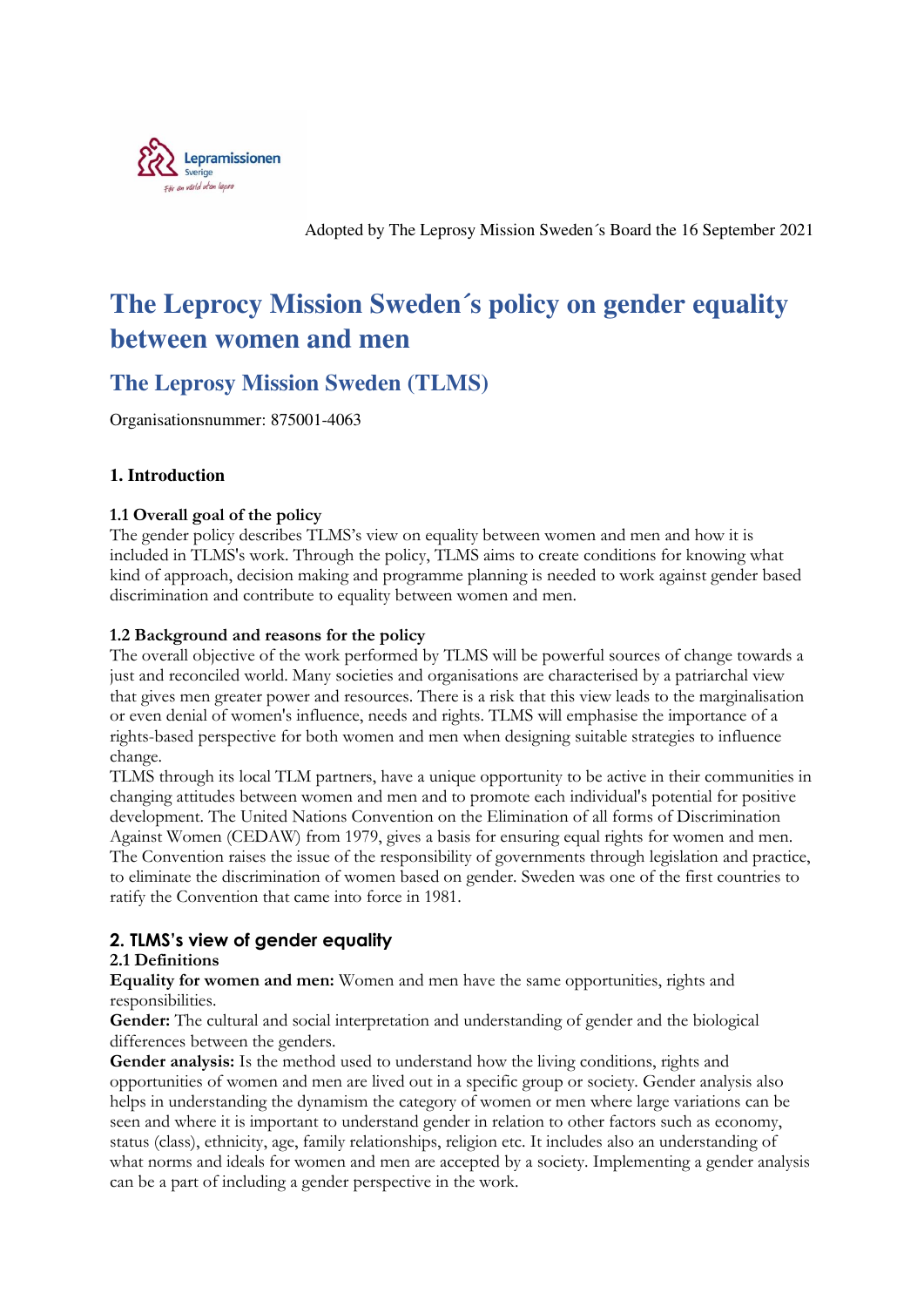## **2.1 Challenges**

#### **Education**

Equipping and educating women is most often necessary for them to have access to areas that are generally dominated by men. When women and men have equal responsibility for providing sufficient income for their families and maintaining the home, it can often lead to women having the opportunity of being actively involved in society and for men to experience the positive aspects of a close relationship with his children and other family members as well as influencing the household work.

#### **Rights**

A rights-based approach is based on the United Nations Declaration of Human Rights that was ratified by the UN General Assembly in 1948. In all instances of development cooperation and community development, there is the mission to work for the respect, protection and achievement of human rights. Fundamentally, every person is born with the same value and rights. Working with gender-based discrimination and for gender equality the principles of non-discrimination are absolutely central. The challenge is then to change or at least question practices that discriminate or are harmful. An example is to work with dialogue and strengthening women's capacity in order for them to influence policies, legislation and lobbying for their rights.

#### **Religion**

Both women and men should be able to freely choose their own religious preference and traditions. Girls and women's living standards are particularly negatively influenced by lack of religious freedom in the form of laws they are forced to practice. Examples are education, jobs, inheritance and access to maternity health services that women often have limited access to. When working towards gender equality within a religious institution or denomination it is necessary to identify the roles women and men have and their responsibilities in carrying out their religion's rituals and traditions according to their scriptures. Areas to highlight are leadership roles, participation in religious observances, carrying out certain rites and girls and boys religious education.

Religious leaders usually have a great deal of power and legitimacy that is an advantage when used to influence attitudes that strengthen gender equality but a disadvantage when it contributes to repressing equality. A challenge is therefore to encourage and strengthen religious leaders to actively promote gender equality and non-discrimination.

#### **Violence and misuse of power**

Violence is often an expression for the desire for power over people and in many cases it is primarily women who are the most affected. Certain situations demand particular attention, for example, when women and children are exposed to rape or sexual harassment in the home or forced into prostitution in the public arena. Armed conflict worsens these situations where women are victims of violence particularly sexual violence.

#### **Hiv and aids**

Equality between women and men is a central issue in all work with Hiv and must involve both women and men particularly in preventing the spread of Hiv. TLMS will promote a stronger connection between working with gender equality and reducing Hiv and aids.

There is inequality between women and men within different spheres of society: the work place, access to education, the right to own property, the right to inheritance, the right to decide over one's own life (for example, choice of marriage partner and giving birth, freedom of movement, freedom to belong to a political party and religion) that can hinder a balanced development that benefits both men and women. Therefore promoting long-term change for gender equality should be implemented parallel on many different levels.